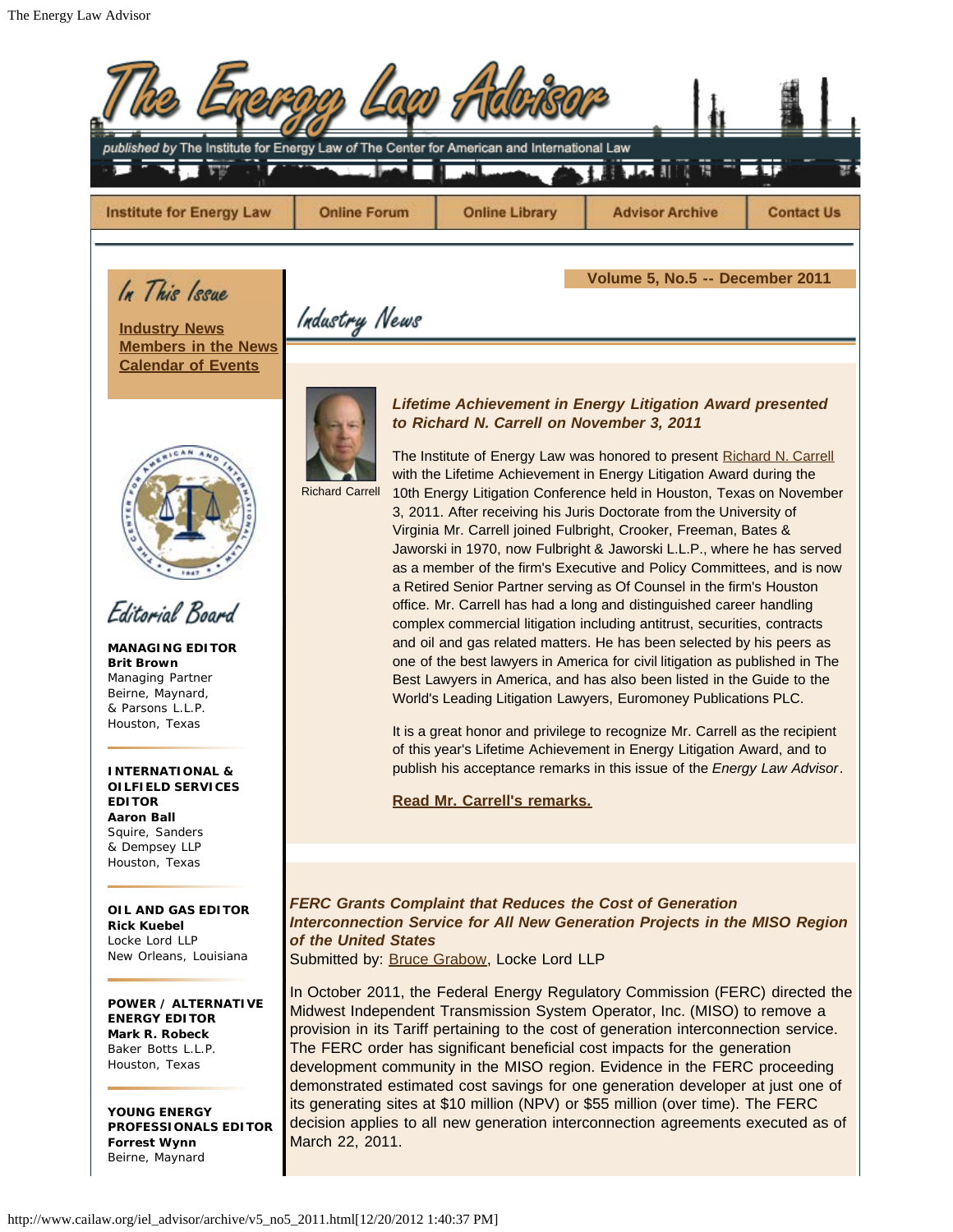& Parsons, L.L.P. Houston, Texas

# **Get the full story.**

# *New Corporate Compliance Functions Resulting from the SEC's Increasing Interest in Hydraulic Fracturing*

Submitted by: Jeffrey C. Torres, Law Office of Jeffrey C. Torres, P.C.

It should come as no surprise that oil and gas companies engaged in "fracking" are subject to increasing regulatory scrutiny as regulators at every level are focused on ways to force detailed disclosures of risks associated with hydraulic fracturing in underground shale deposits. Today, Arkansas, Michigan, Montana, Pennsylvania, Texas and Wyoming require the disclosure of hydraulic fracturing chemicals, and other states are considering requiring such disclosure. What may come as a surprise to compliance professionals -- already focused on these state requirements and federal regulatory activity initiated by the Environmental Protection Agency, the U.S. Department of Interior, and the U.S. Department of Energy -- is that the Securities & Exchange Commission has apparently aimed its considerable oversight authority on hydraulic fracturing.

**Get the full story.**

back to top  $\blacktriangle$ 

To submit an industry news item for the next issue, contact Brit Brown at [bbrown@bmpllp.com](mailto:bbrown@bmpllp.com) and [ieladvisor@cailaw.org.](mailto:ieladvisor@cailaw.org)

Members in the News

Sustaining Member **BP America, Inc.** added Michael Drew (Associate General Counsel, Developments, Houston) as an advisory board member.

Sustaining Member **Squire Sanders & Dempsey (US) LLP** added Steven B. Harris, Greg R. Wehrer (Houston) and Lisa G. Henneberry (Washington, D.C.) as advisory board representatives and added **Paula Galhardo** (Houston) as one of their young energy professional representatives.









Steven Harris Greg Wehrer Lisa Henneberry Paula Galhardo

A new Sustaining Member is **McGuireWoods LLP** ([Jonathan Blank,](http://www.mcguirewoods.com/lawyers/index/Jonathan_T_Blank.asp) Chicago).



Jonathan Blank

**INSTITUTE FOR ENERGY LAW** The Center for American and International Law 5201 Democracy Dr. Plano, Texas 75024 Tel: 972.244.3400

Fax: 972.244.3401

**Stephen F. Gates** Chair, IEL Advisory Board Special Counsel Mayer Brown LLP Houston, Texas

**David B. Winn** IEL Director and CAIL Vice President Plano, Texas

**J. Alan B. Dunlop** IEL Associate Director Plano, Texas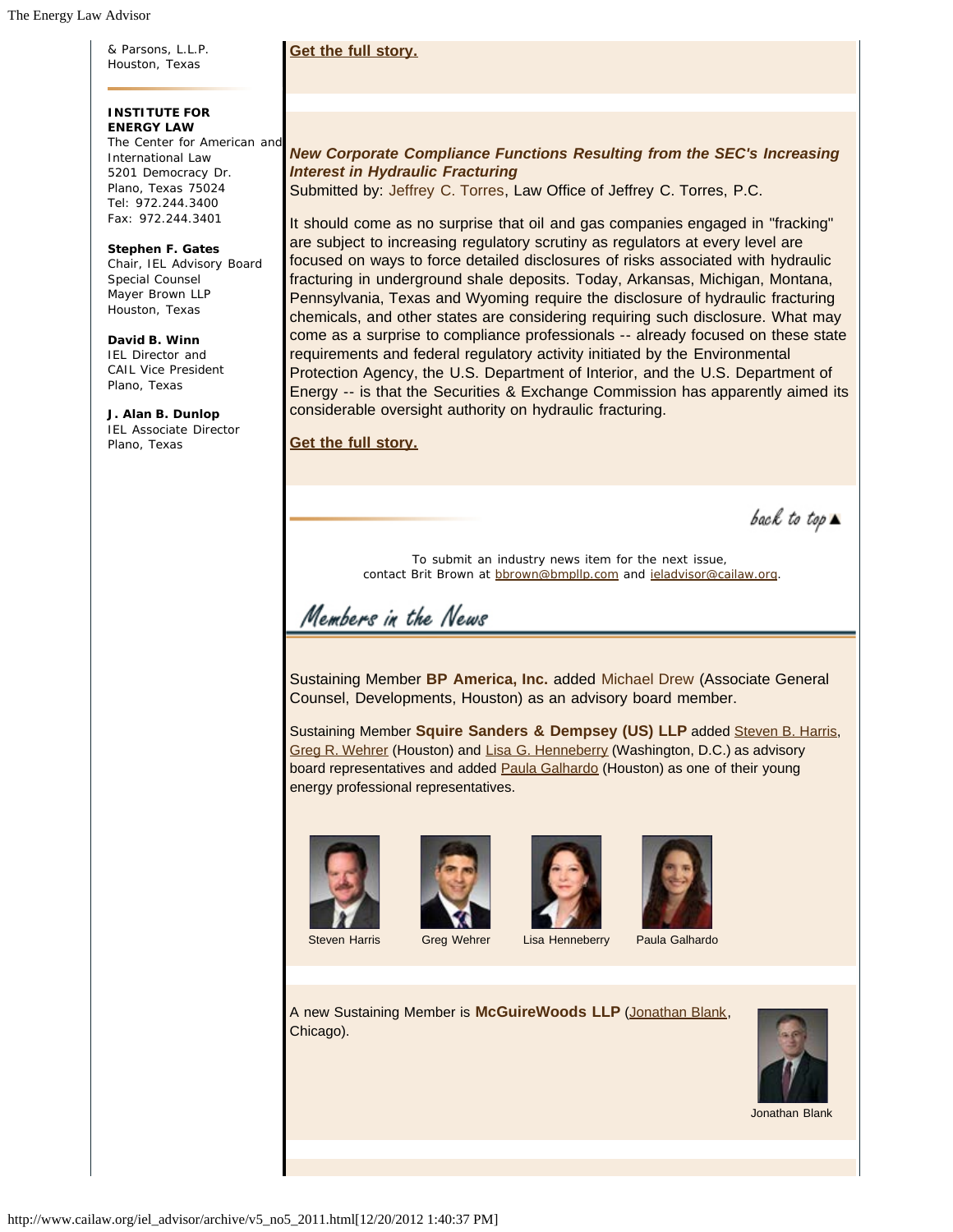Supporting Member **Burleson LLP** added **Kevin Colosimo** as their young energy professional representative (Pittsburgh) and Jack Luellen (Denver) as an advisory board representative.

Supporting Member **Thompson & Knight LLP** added Lucas A. LaVoy (Houston) as their young energy professional representative.

Supporting Member **Wyatt Tarrant & Combs** added Justin Ross (Lexington) as a young energy professional representative.









Kevin Colosimo Jack Luellen Lucas A. Lavoy Justin Ross

A new Supporting Member is **Pye Legal Group** (Linda Katz, Susan Pye, Ruth-Ann Sivers and Kristen Olsen Lyons (young energy professional representative) (Houston)).







Linda Katz **Susan Pye** Bill Williams

Sponsoring Member **Hill International, Inc.** changed their advisory representative to Peter Wallace (Senior Vice President, Philadelphia).



New Sponsoring Members are **Lloreda Camacho & Co.** (Ignacio Santamaria, Bogota) and **Sower and Messuarius Solicitors** (Kenneth Odidika, Lagos).

Ignacio Santamaria

New Associate Members are **Zel Saccani** (President and Owner, SLBT, Brownsville) and **Carol Wood** (King & Spalding LLP, Houston).



Carol Wood

New law school members are **SMU Dedman School of Law** (Sarah Tran, Dallas), **Tulane University Law School** (Amy Stein, New Orleans), the **University of Denver Sturm College of Law** (K.K. DuVivier, Denver), the **University of Mississippi School of Law** (Niki Pace, Staff Attorney and Adjunct Professor, University) and the **University of New**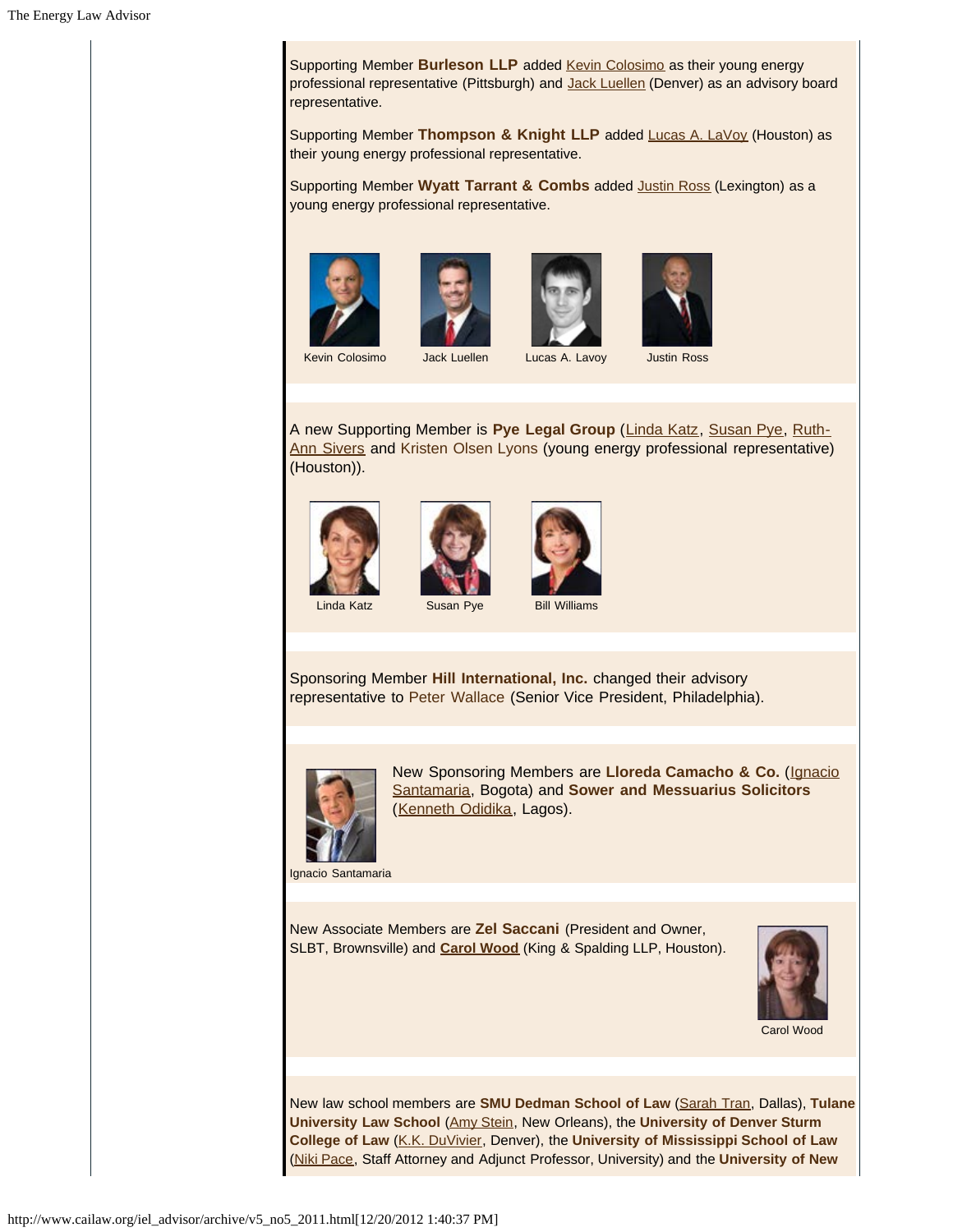Mexico School of Law (Kevin K. Washburn, Albuquerque).











Sarah Tran Amy Stein K.K. DuVivier Niki Pace Kevin Washburn

New Young Energy Professional Members are **Oyeniyi Ajigboye** (Consolex Legal Practitioners, Ikoyi, Lagos), **Robert C. Anderson** (Steven S. Toeppich & Associates, Houston), **Clara Beuth** (Legal Counsel, Andritz, Geneva), **John Gerner** (Aldmont Energy Resources, LLC, Dallas), **Kraig P. Grahmann** (Haynes and Boone, LLP, Houston), **Daniel Mathis** (Curnutt & Hafer LLP, Arlington) and **Sarah Besan Shennib** (Legal Consultant, DLA Piper LLP, Kuwait City)









Oyeniyi Ajigboye Kraig P. Grahmann Daniel Mathis Sarah Besan **Shennib** 

# **Participate in the IEL Advisory Board LinkedIn Group**

Share your thoughts on current issues and developments in the field with other members of the Advisory Board in our new members-only IEL Advisory Board LinkedIn group. If you are not already a member of LinkedIn, click here for directions on how to join.

#### **Visit the Advisory Board Members website**

To visit the members website, click here and enter the password that was sent to you recently by email (If you need the email sent to you again, please email iel@cailaw.org. Here you will find current information about the Institute, the Advisory Board and the members themselves, including member photo rosters, committee descriptions and rosters, and a calendar of upcoming events. Here you can also access our new members-only online forum on LinkedIn, our bimonthly newsletter *The Energy Law Advisor*, our *Online Articles Index*, our other publications, and a description of Sponsorship Opportunities at upcoming programs.

back to top  $\blacktriangle$ 

Submit your member announcements for the next issue, with a photo if possible, to ieladvisor@cailaw.org.

Calendar of Events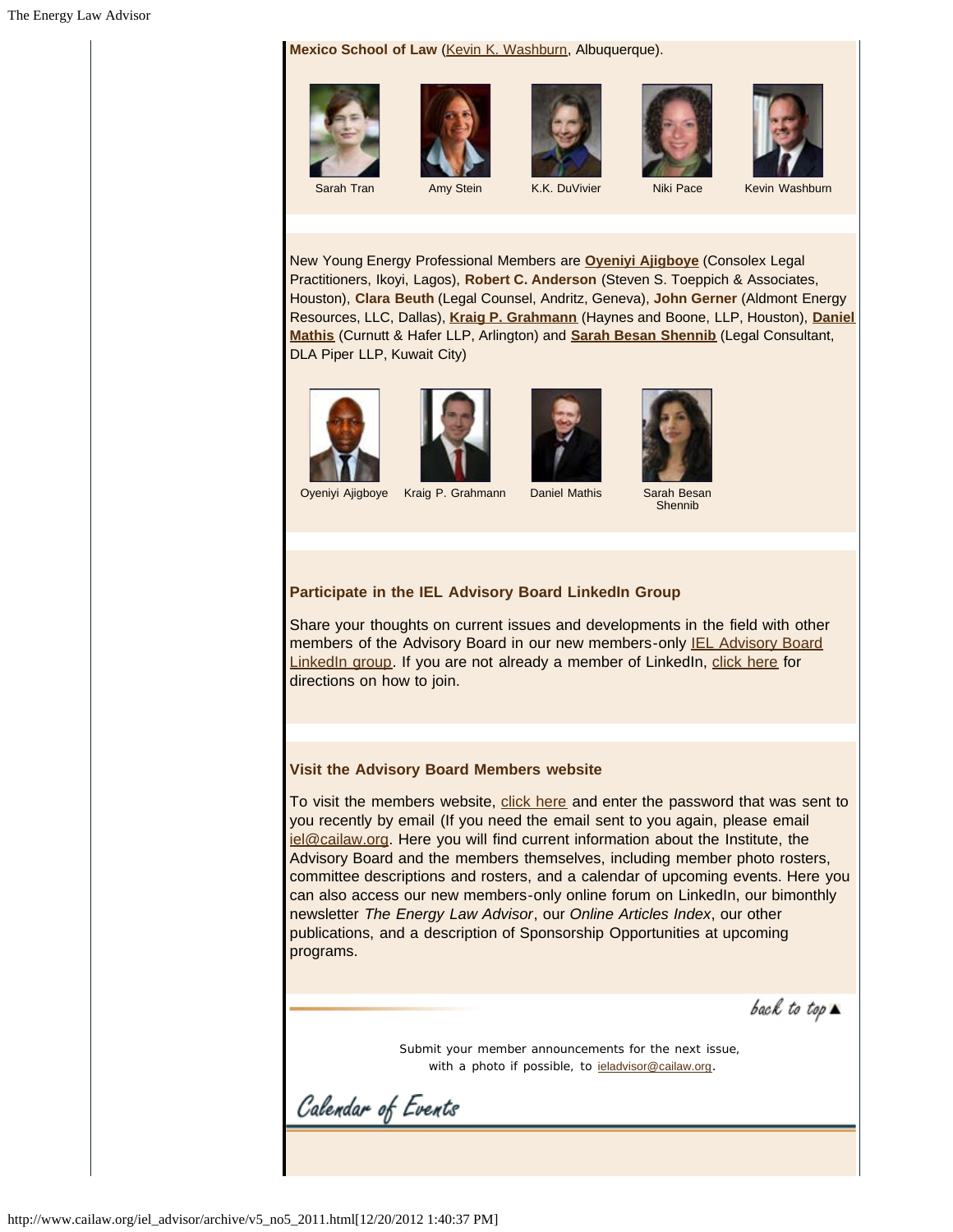| 63rd Annual Oil & Gas Law Conference<br>February 16-17, 2012   Houston, Texas       |                              |
|-------------------------------------------------------------------------------------|------------------------------|
| 2nd IEL-ANADE Conference: Renewable Energy<br>May 17-18, 2012   Mexico City, Mexico |                              |
| 3rd Law of Shale Plays Conference<br>June 6-7, 2012   Ft. Worth, Texas              |                              |
|                                                                                     | back to top $\blacktriangle$ |
| © Copyright 2011 - All Rights Reserved<br>www.cailaw.org/iel                        |                              |

**To ensure that you continue to receive the Energy Law Advisor and its E-Lerts, please add ieladvisor@cailaw.org to your safe sender list or address book today. To discontinue receiving these, please reply to this email with UNSUSCRIBE in the subject line, or email us.**

**Please feel free to forward The Energy Law Advisor newsletter and its E-Lerts to an interested colleague.**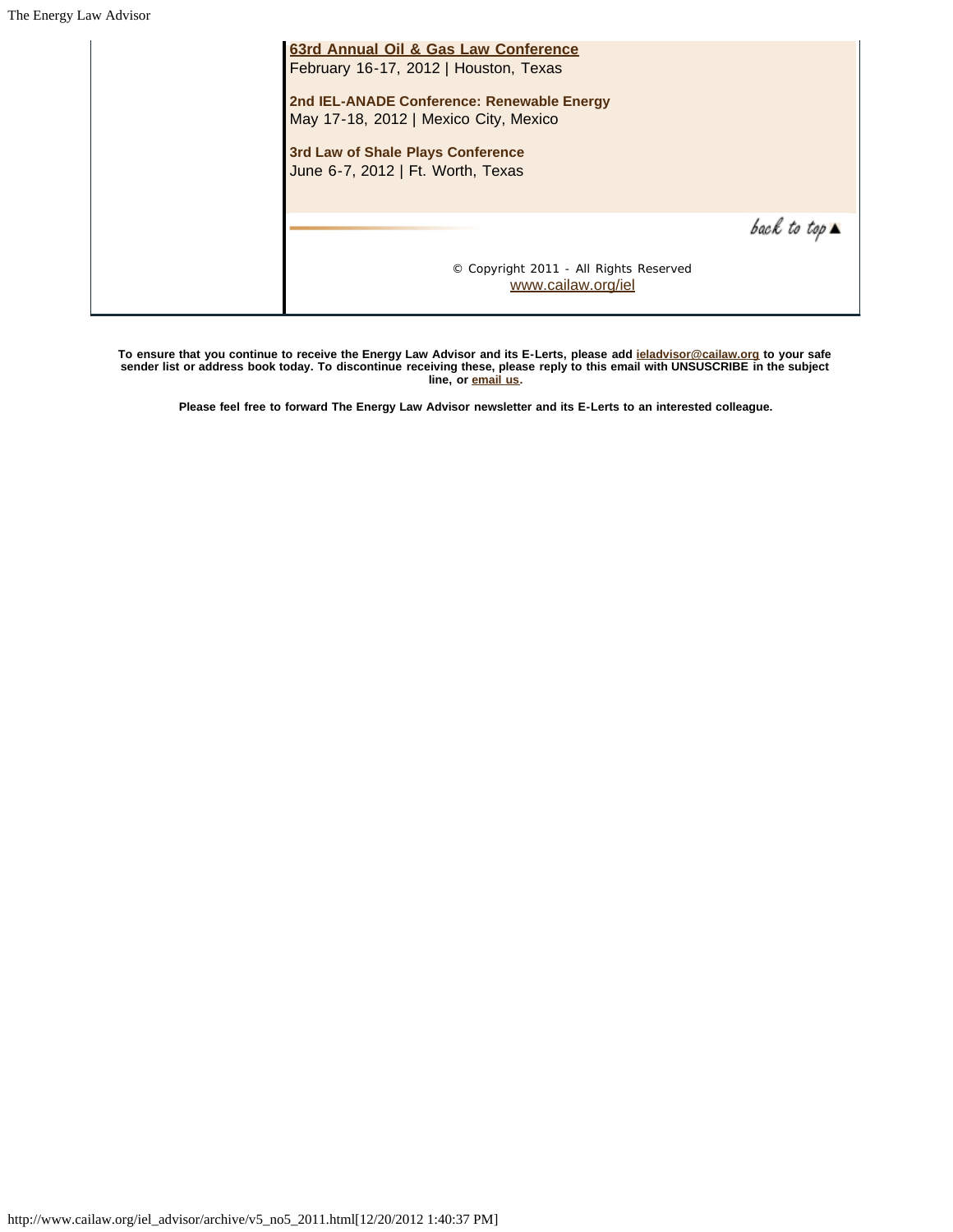

*Lifetime Achievement in Energy Litigation Award presented to Richard N. Carrell on November 3, 2011*

Richard N. Carrell, Of Counsel, Fulbright & Jaworski L.L.P.

It is very gratifying to be among so many friends and colleagues. When David Winn called me in July to announce this quite unexpected honor, I expressed my surprise on two separate but related bases. The first was that I had never considered myself as an oil and gas lawyer per se and secondly, to the extent I have been, it was never on the level or with the deep, acknowledged expertise of prior honorees like Frank Douglas, John McCollum, Shannon Ratliff, Gene LaFitte, Greg Copeland or last year's honoree, Jack Balagia – with all of whom I have had the pleasure of professional relationships. In the instance of Frank Douglass, I so admired his expertise regarding the history and methodology of the Texas Railroad Commission that I requested his aid as an expert witness in the *Spectrum Stores v. Citgo* case for the proposition that the rules for the OPEC Cartel were modeled – by a Venezuelan graduate of Texas A&M – on the rules of the Railroad Commission. The prior honorees had that depth of knowledge and expertise that I have never approached. Rather, I have always viewed myself as a general commercial litigator representing banks, airlines, box makers, rice growers, accounting firms, underwriters and the like – but as would probably be true for any general litigator over the past decades in Houston or Louisiana or across the Southwest, as I survey what I will call my "body of work", the energy cases do stand out. I will review three of the most notable in a moment. The first in natural gas, the second in coal, the last in crude.

When I joined Fulbright in 1970 or as it was then known as Fulbright, Crooker, Freeman, Bates & Jaworski, all new litigators were handed an insurance docket made up of cast off cases from more seasoned associates. I did not thrive with that docket of open intersection and slip and fall cases, but I quickly realized that there were more interesting and challenging cases to work on if you actively sought the assignment. In those early days of my practice, our Firm was quite likely to be involved in any significant case in Houston so I would survey the news of new filings and then seek out the partner taking on a defendant and volunteer to work on the matter. As a result of those efforts, I participated in a trial arising from the first implantation of an artificial heart – *Karp v. St. Lukes Hospital, Dr. Denton Cooley, et al.* and a lengthy trial in Judge Singleton's court arising from the explosion of the Chambers and Kennedy platform off Galveston during the installation of anti-pollution overflow valves. The focus of that trial, tragically, was the manner and point of death of the crew and contractors since it mattered whether the victim was on the vessel, the rig, or in the water under the prevailing laws. I spent weeks with Grand Jury witnesses in San Antonio representing what was then known as Texas International Airlines in an investigation concerning the opening of Love Field, a fact which I suppose dates me as to most of you. I spent the better part of the 1980's defending Texas Bank Holding Companies in securities class action cases. Invariably rig and production loans were central to those cases. I spent another couple of years defending what may have been the first major Foreign Corrupt Practices investigation undertaken by the Department of Justice. It involved the sale of gas compression equipment to Pemex. It was truly fascinating with an abundance of war stories unsuitable for today.

Nevertheless to return to the theme of general commercial litigation – I recruited for our Firm for many years until I was deemed too impatient or crotchety, I suppose. I always told the law students that I loved the variety that general litigation presented – the need to learn with each new case how different industries worked – airlines, box manufacturers, banks, pipelines, even chicken feed, but I also explained the downside known to you all – in exchange for those exciting, challenging cases came business travel – a LOT of it – my ever supportive family is here today so I apologize for never being home for any emergency. I owe my wife Bettie and younger son Alex a special apology because I left Houston for New Mexico and a ten week trial in Las Cruces when Alex was less than one month old. That case was the New Mexico Natural Gas Litigation which basically amounted to trying the price of natural gas charged to utility customers to a jury of consumers.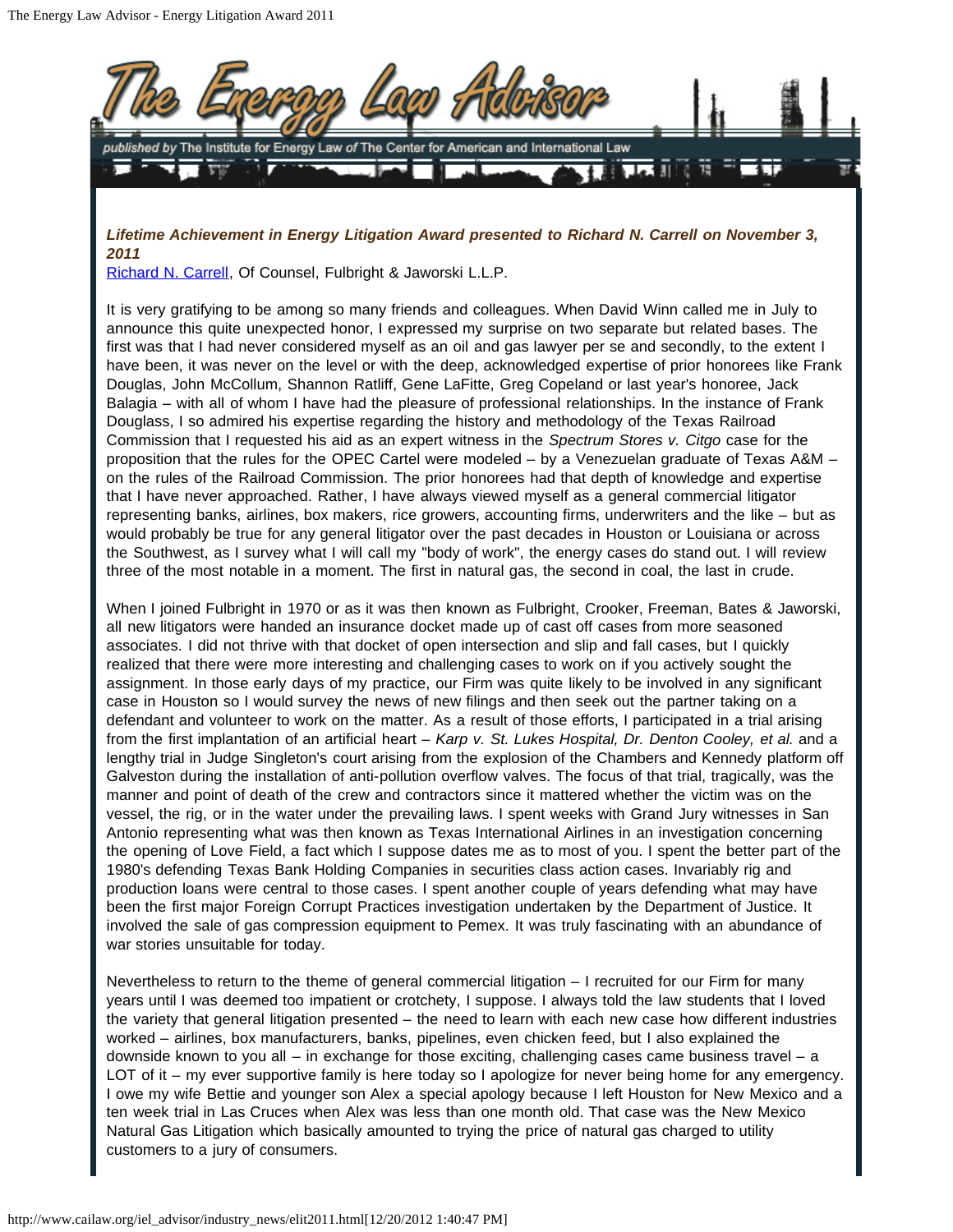The San Juan Basin producers were simultaneously being sued by a class of consumers for inflating the price and by the royalty owners for selling gas too cheaply, but the trial in Las Cruces addressed only the consumers and the New Mexico Gas Utility Company.

There is a reason utility prices and juries don't mix. The situation was made more difficult by the fact that Harry Reasoner and a crew from Vinson & Elkins had been in the same Court the week before us in a well-publicized case trying to secure New Mexico water for El Paso which had the locals really riled up – when we explained that we were only trying to defend high gas prices they calmed down. After that we were simply treated with the ordinary disdain the New Mexicans show toward Texans.

In any event, it was a hard slog in Las Cruces or LasCruciating as we came to call it, but it had its rewards. We were representing Conoco which could not have been a more thoughtful client. Mid-trial they flew Bettie and Alex out for a visit and otherwise supported our effort in every way. My colleagues Gerry Pecht and Dan McClure who are here today became lifelong friends as did Michael Campbell of Santa Fe who represented a particularly challenging co-defendant. The case posed many interesting legal issues under the Noerr Pennington doctrine, direct purchaser issues, damage limitation issues and the like—but a very vivid memory is that the jury which was hardworking and attentive, having been chosen based almost exclusively on the Courts questionnaire and the Courts voir dire resulted in the seating of some jurors who could read and write English for the questionnaire but try as they might could not really understand the Court's voir dire questioning nor the subsequent testimony. In consequence, they had never raised a hand to respond to any general question which may have led to further inquiry. This was a clear instance in which a highly respected judge put speed of jury selection over care. The ultimate result was a reversal based at least in part on the presence of unqualified jurors.

Within a few months, in August 1983 – I was again in trial in El Paso representing a Mexican bank when Hurricane Alicia hit Houston – hard. My client looked at the headlines and said "Rick, you are lucky to miss the storm." I told them the storm would come and go, but that not being there would last me a lifetime. So sorry again family.

This past summer I drove for several hours from Denver to Saratoga, Wyoming with Harry Reasoner and David Hedges. We observed that we had probably had the good fortune to practice through the absolute heyday of the big Houston firms. Our Firms worked together often but we were also frequently opposed. Nevertheless, we always competed on a level and in an atmosphere that seems to have lost some currency. We litigated with fervor but without rancor. No case stands out more clearly for me in this regard that the ETSI litigation in which my friend John Murchison of Vinson & Elkins represented the plaintiff and we represented the Union Pacific Railroad along with Covington & Burling whose partner Gregg Levy ranks as one of the finest colleagues among many over the last 40 years. The case involved the proposed construction of a coal slurry pipeline from Wyoming to Texas and the ad damnum was staggering. The liability theory was that the Western railroads had conspired to deny right of way to the coal pipeline. The case went on for years with discovery from coast to coast with all the attendant scheduling issues, and frustrations, but I do not recall a cross word or refusal to accommodate a personal request over the duration of the litigation. In fact, during a month-long round of depositions in San Francisco, John and I would periodically declare team-wide moratoriums for a joint Chinese banquet or to watch the Rockets play the Lakers in the NBA finals at a Sports Bar miles out Geary Ave. I saw Gene Gallegos in the audience this morning. I haven't seen Gene in years. He was our adversary in New Mexico. I should note that he too, knew how to compete diligently but with courtesy. We used to play tennis in the evenings after sparring all day in court.

Over the last decade, I have often missed that quality of professionalism and absence of swagger. I don't believe lawyers or our profession have changed so much, but we simply don't know one another as well as we once did. So it requires more effort and patience and experience to litigate with some humility and regard for your opponent's obligations and difficulties.

This room is filled with lawyers who were part of the Lease Oil Litigation. It was hard, but it was exhilarating. There are so many friends here today who were participants in that saga. That matter involved the pricing of crude oil at the well. One allegation was that the so-called posted price had been fixed too low. I learned there were high posters, low posters who paid bonuses, and others who really did not want nor need to buy the production of other companies.

I owe a real debt to Mike Graham who was my close colleague and confidant throughout the case but also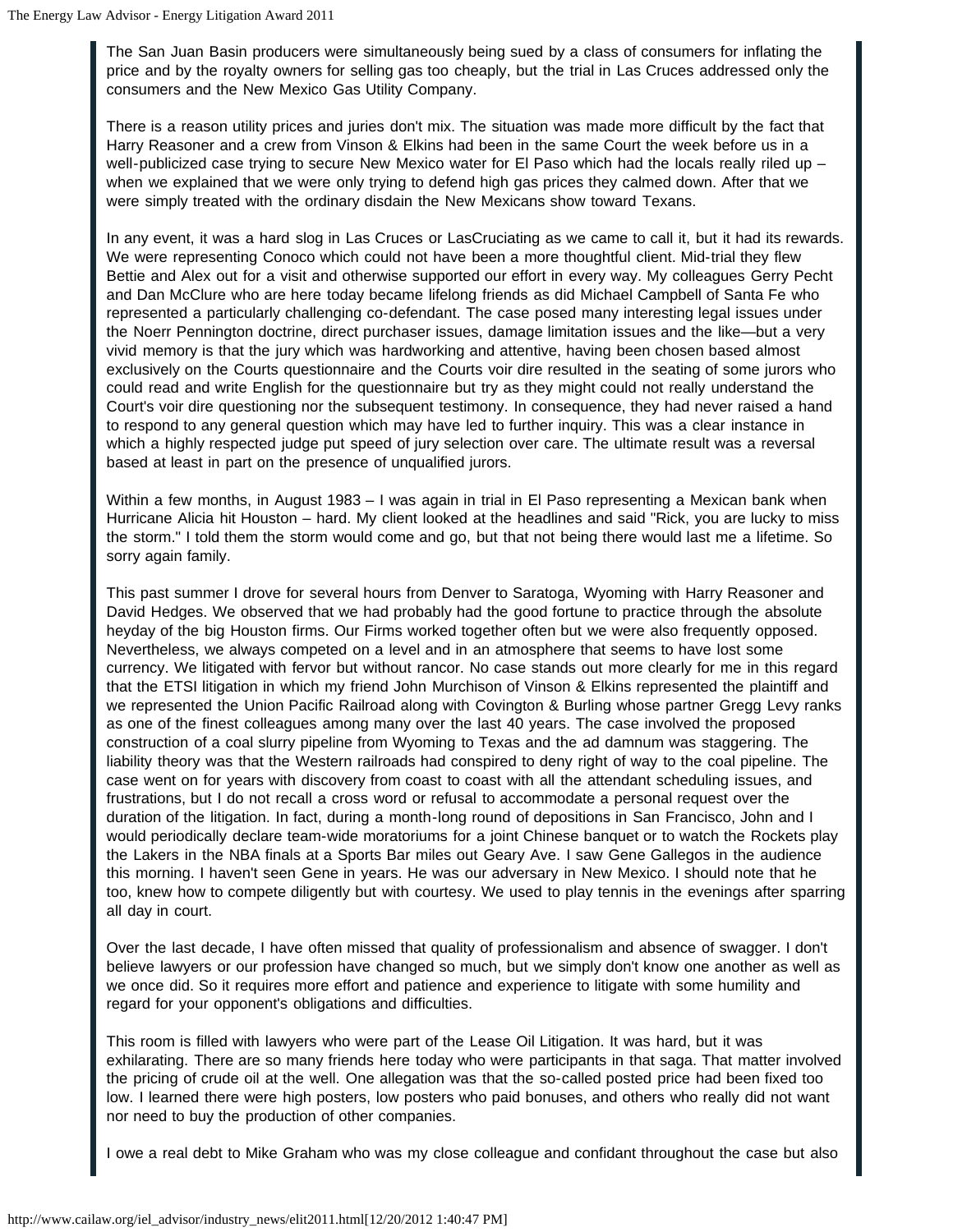to Dan McClure, again, Larry Simon, Russ Howell, Ed Pickle, Steve Johnson from Phillips, David Zott, Greg Copeland and many others who worked hard, well and supportively to find a resolution to a complete morass with cases in state courts from Alabama, to New Mexico to Utah overlaid by the Federal action in which it was ultimately resolved. That was, of course, before the Class Action Fairness Act was enacted so at that time the mixture of State and Federal cases all seeking a national class presented a particularly thorny problem, which required cooperation and creativity and trust on both or perhaps I should say all sides. Lee Godfrey and his colleagues, of course, represented the largest class.

I have had repeated major cases over the years with Lee and with Steve Susman. They are each more than worthy adversaries but through it all, the corrugated cases with Steve and the lease oil case or cases with Lee, they always did what they had committed to do and defended their commitments against attacks from competing plaintiffs and groups. This is an opportunity for me to publicly acknowledge their ability and professionalism.

I have always been too emotional with an unmanly habit of tearing up. I do it for example every time I see Lou Gehrig proclaim himself to be the luckiest man on earth. I may not have been the luckiest but I have had more than my fair share – a wonderful family, lots of friends, good colleagues including Layne Kruse and Jane Dowell who has assisted me tremendously in every case for the past 20 years, a stimulating and rewarding professional life, lots of continuing curiosity, and a decent golf game, how could anyone fairly ask for more? I am very appreciative to be this year's designated Honoree – deserving or not – my good luck has not run out.

*back to The Energy Law Advisor Archive*

To ensure that you continue to receive this quarterly newsletter, add *ieladvisor@cailaw.org* to your safe sender list or address book today. To discontinue receiving this newsletters, please reply to this email with **UNSUSCRIBE** in the subject line, or email us.

Please feel free to forward The Energy Law Advisor newsletter to an interested colleague.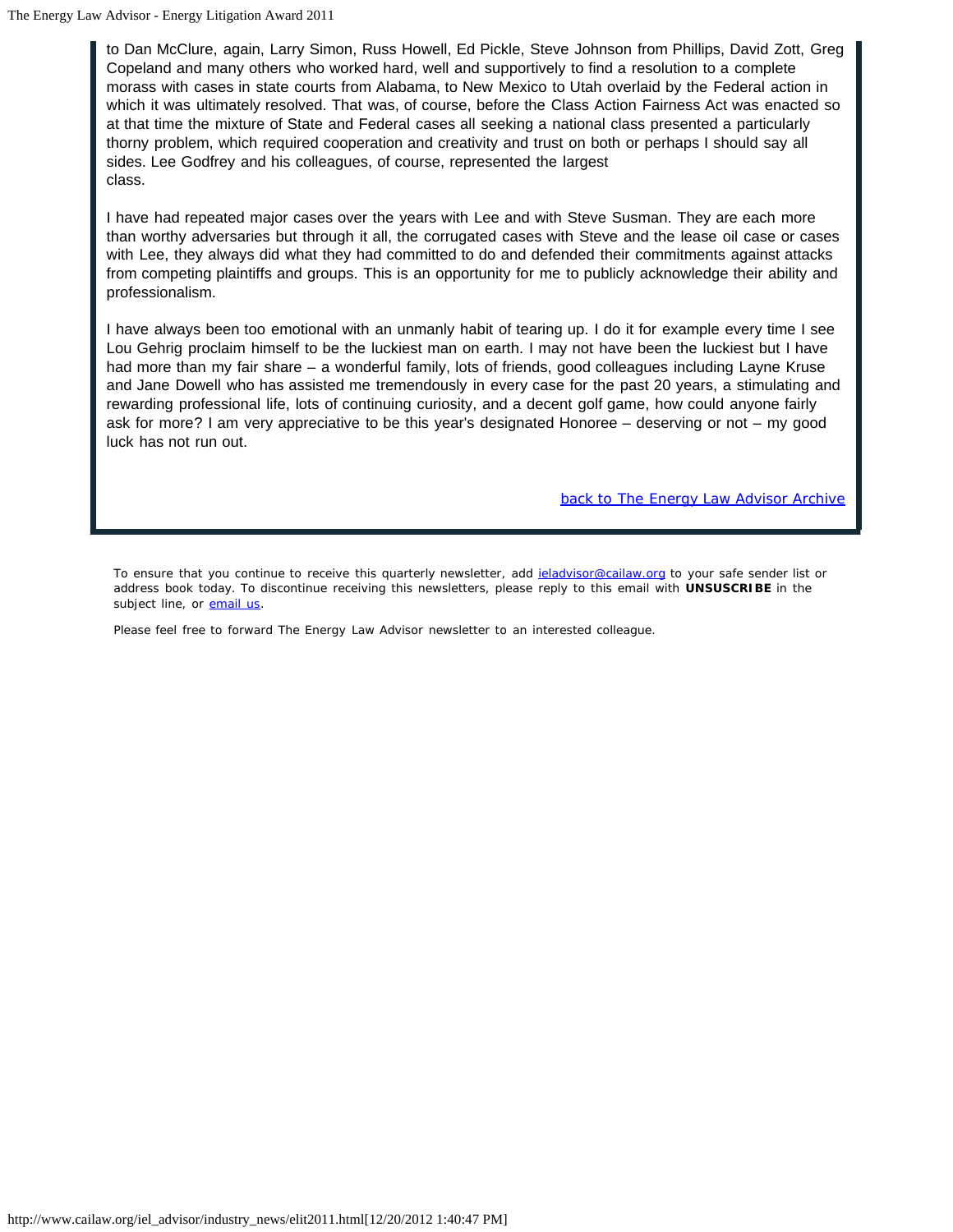

*FERC Grants Complaint that Reduces the Cost of Generation Interconnection Service for All New Generation Projects in the MISO Region of the United States* Submitted by: **Bruce Grabow**, Locke Lord LLP

In October 2011, the Federal Energy Regulatory Commission (FERC) directed the Midwest Independent Transmission System Operator, Inc. (MISO) to remove a provision in its Tariff pertaining to the cost of generation interconnection service. The FERC order has significant beneficial cost impacts for the generation development community in the MISO region. Evidence in the FERC proceeding demonstrated estimated cost savings for one generation developer at just one of its generating sites at \$10 million (NPV) or \$55 million (over time). The FERC decision applies to all new generation interconnection agreements executed as of March 22, 2011.

# **Background**

Standard FERC policy requires a generator connecting to the transmission grid to pay 100 percent of the cost, up-front, for any upgrades to the utility transmission system to accommodate the interconnection (i.e., network upgrades). Standard FERC policy requires the money to be refunded to the generator upon commercial operation. In the MISO region (covering all or a portion of 12 states), two variations were allowed. First, in 2010, the FERC cut the refund back to essentially zero — so the generator bears 100 percent of the cost of any network upgrades. Second, in 2006, the FERC accepted a Tariff provision that allowed the interconnecting utility, in its sole discretion, after commercial operation of the new generating project, to refund 100 percent of the amounts that the interconnecting generator paid for the network upgrades, but then file a service agreement at the FERC to re-collect that same 100 percent amount over time from the interconnecting generator, with a rate of return, O&M, taxes, etc. built in (known as "Option 1"). The alternative is "Option 2," which provides that the interconnection customer pays no more than 100% of the cost of the network upgrades.

#### **FPA Section 206 Complaint**

In March 2011, an ad hoc coalition of generation developers, represented by Locke Lord LLP, filed a Complaint at the FERC to remove Option 1 from the MISO Tariff.

The Complaint argued that Option 1 is unjust and unreasonable in violation of the Federal Power Act (FPA) because: (1) no legitimate service is being provided to justify this higher priced cost for interconnection service — interconnection service already is being provided when Option 1 might be elected by the utility; (2) the generation developer already bore the financial risk in providing the money up-front so the utility could construct the network upgrades — the utility has not put any capital at risk for which it might earn a rate of return; and (3) the principles of cost causation are violated — there is no legitimate cost on the part of the utility and the generator receives no benefit from the higher Option 1 pricing.

The Complaint argued that Option 1 is unduly discriminatory in violation of the FPA because, among other things, it allows generators that compete within the same MISO market to be subject to different interconnection cost policies: utility A may not elect Option 1, which means generators connecting to its transmission system, at most, pay 100 percent of the cost for network upgrades; whereas, utility B may elect Option 1, which means generators connecting to that transmission system pay much more than 100 percent of the cost of network upgrades (evidence showed this could be as much as 338 percent over time or 162 percent NPV).

The FERC allows variations from its standard generation interconnection policies when they are administered by an "independent entity" such as the MISO. The Complaint argued that Option 1 is elected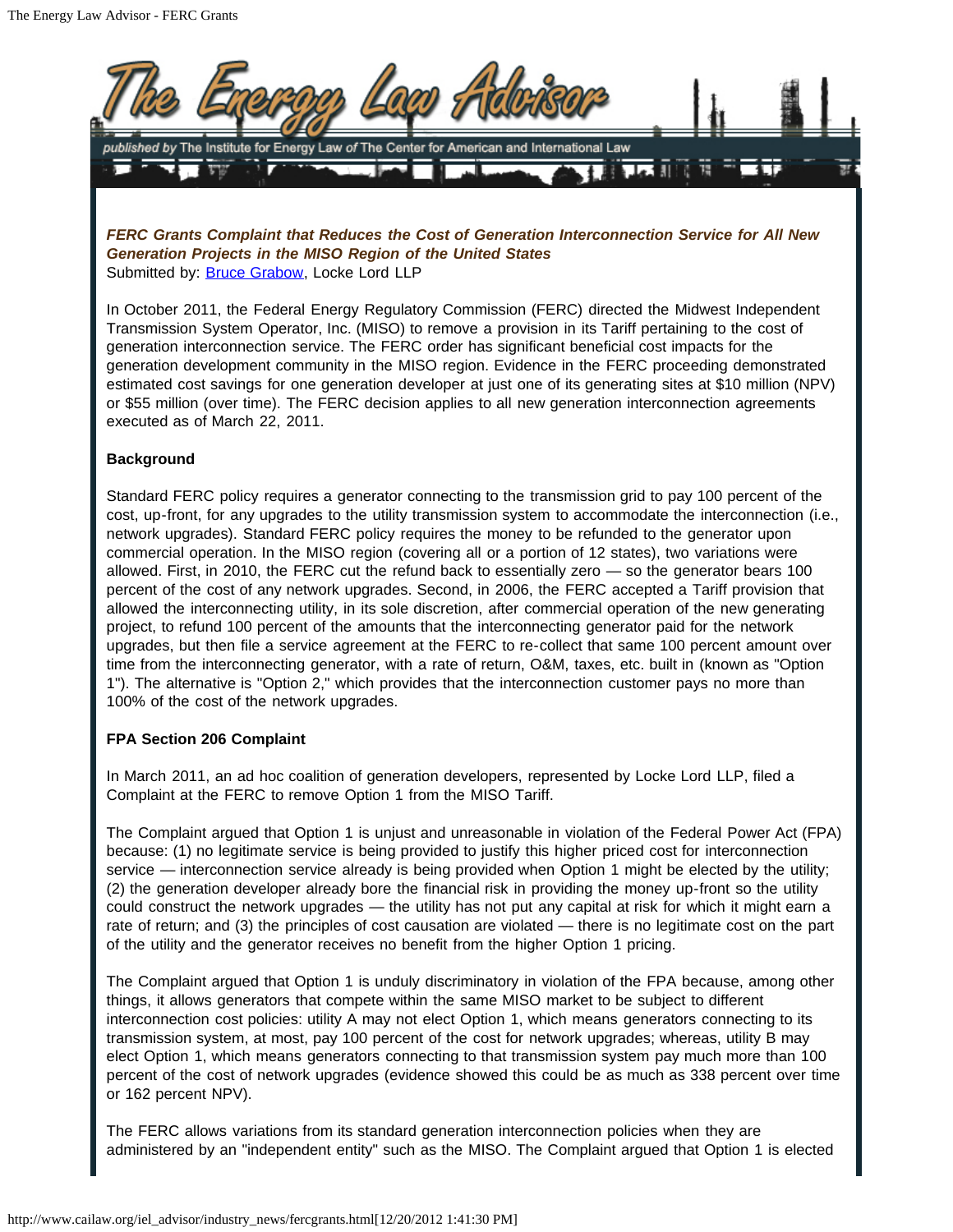solely by a utility which is a non-independent entity; the Midwest ISO is not involved at all. The nonindependent transmission utility has an incentive to elect Option 1 to garner revenue (which, in turn, increases the price of the generator's power) and to provide a cost advantage to its own or affiliated generation that may compete within the MISO region.

The Complaint was supported by various independent generation developers and national trade associations. The Complaint was opposed by MISO, the transmission-owning utilities within the MISO region and the Organization of MISO States (State regulators within the 12-State region (OMS)).

# **FERC Decision**

The FERC agreed that Option 1 is "unjust, unreasonable, and unduly discriminatory" in violation of the FPA and ordered MISO to remove the provision from its Tariff effective March 22, 2011 (the date the Complaint was filed). The FERC determined "it is unjust and unreasonable to require the interconnection customer to bear the burden of funding the network upgrades up-front but then be repaid these costs and be subjected to a monthly [charge] reflecting the transmission owner's capital costs and income tax allowance, which unreasonably increases the interconnection customer's costs over time–solely at the discretion of the transmission owner." The FERC also ruled, "the fact remains that the Tariff gives the transmission owner the sole discretion to choose . . . Option 1 . . . and, thereby, creates opportunities for undue discrimination."

The MISO transmission-owning utilities and OMS have sought rehearing of the FERC's order.

Bruce Grabow is Senior Counsel in the Washington, DC office of Locke Lord LLP and practices before the FERC. Mr. Grabow can be reached at barabow@lockelord.com or 202-220-6991. http://www.lockelord.com/bgrabow

*back to The Energy Law Advisor Archive*

To ensure that you continue to receive this quarterly newsletter, add jeladvisor@cailaw.org to your safe sender list or address book today. To discontinue receiving this newsletters, please reply to this email with **UNSUSCRIBE** in the subject line, or email us.

Please feel free to forward The Energy Law Advisor newsletter to an interested colleague.